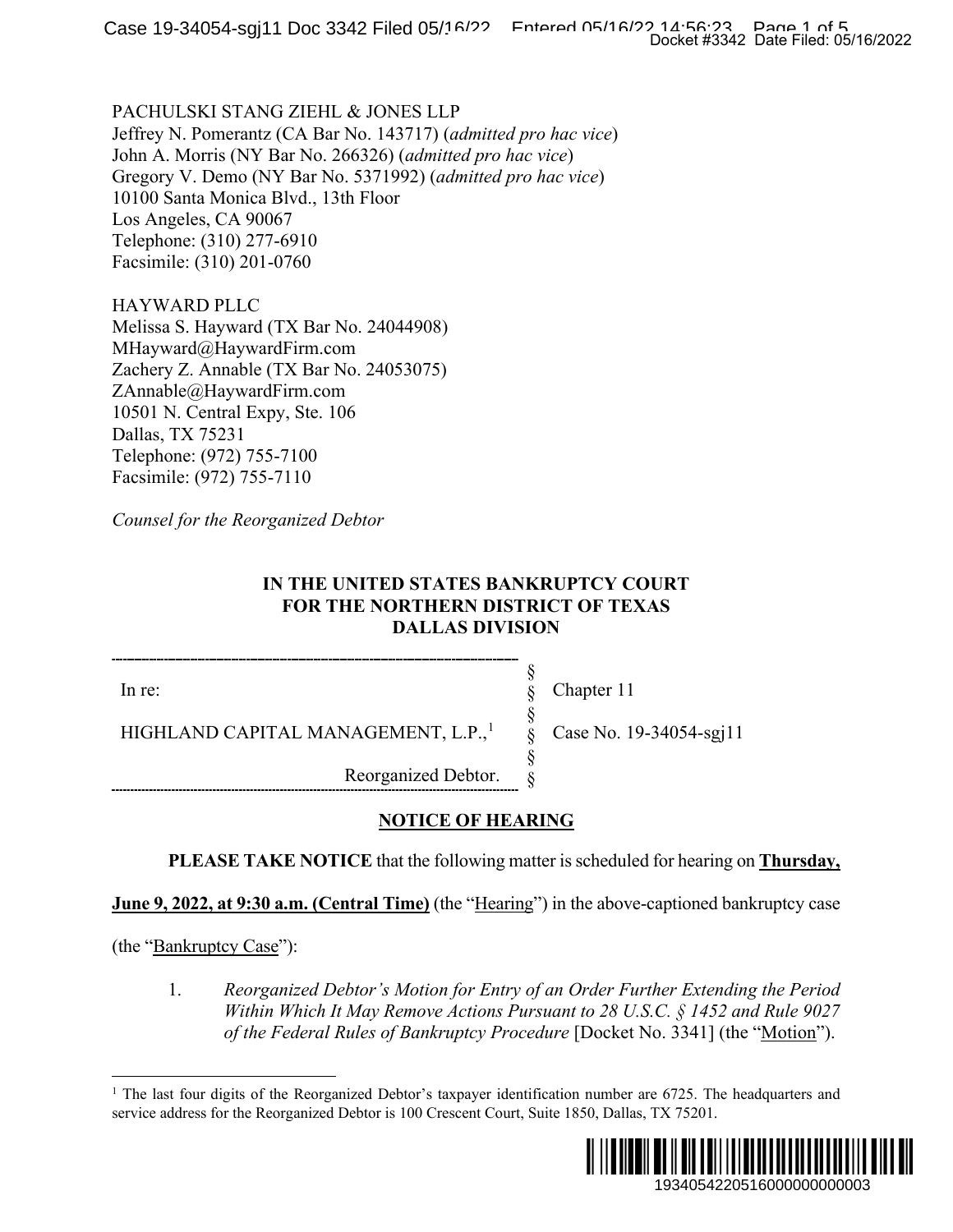The Hearing on the Motion will be held via WebEx videoconference before The Honorable Stacey G. C. Jernigan, United States Bankruptcy Judge. The WebEx video participation/attendance link for the Hearing is: [https://us-courts.webex.com/meet/jerniga.](https://us-courts.webex.com/meet/jerniga)

A copy of the WebEx Hearing Instructions for the Hearing is attached hereto as **Exhibit A**; alternatively, the WebEx Hearing Instructions for the Hearing may be obtained from Judge Jernigan's hearing/calendar site at: [https://www.txnb.uscourts.gov/judges-info/hearing-dates/judge](https://www.txnb.uscourts.gov/judges-info/hearing-dates/judge-jernigans-hearing-dates)[jernigans-hearing-dates.](https://www.txnb.uscourts.gov/judges-info/hearing-dates/judge-jernigans-hearing-dates)

Any response (each, a "Response") to the relief requested in the Motion shall be filed with the Clerk of the Court on or before **Monday, June 6, 2022, at 5:00 p.m. (Central Time)** (the "Response Deadline").

The Reorganized Debtor may file a reply (each, a "Reply") to any Response. Any Reply shall be filed with the Clerk of the Court on or before **Wednesday, June 8, 2022, at 5:00 p.m. (Central Time)** (the "Reply Deadline").

[*Remainder of Page Intentionally Left Blank*]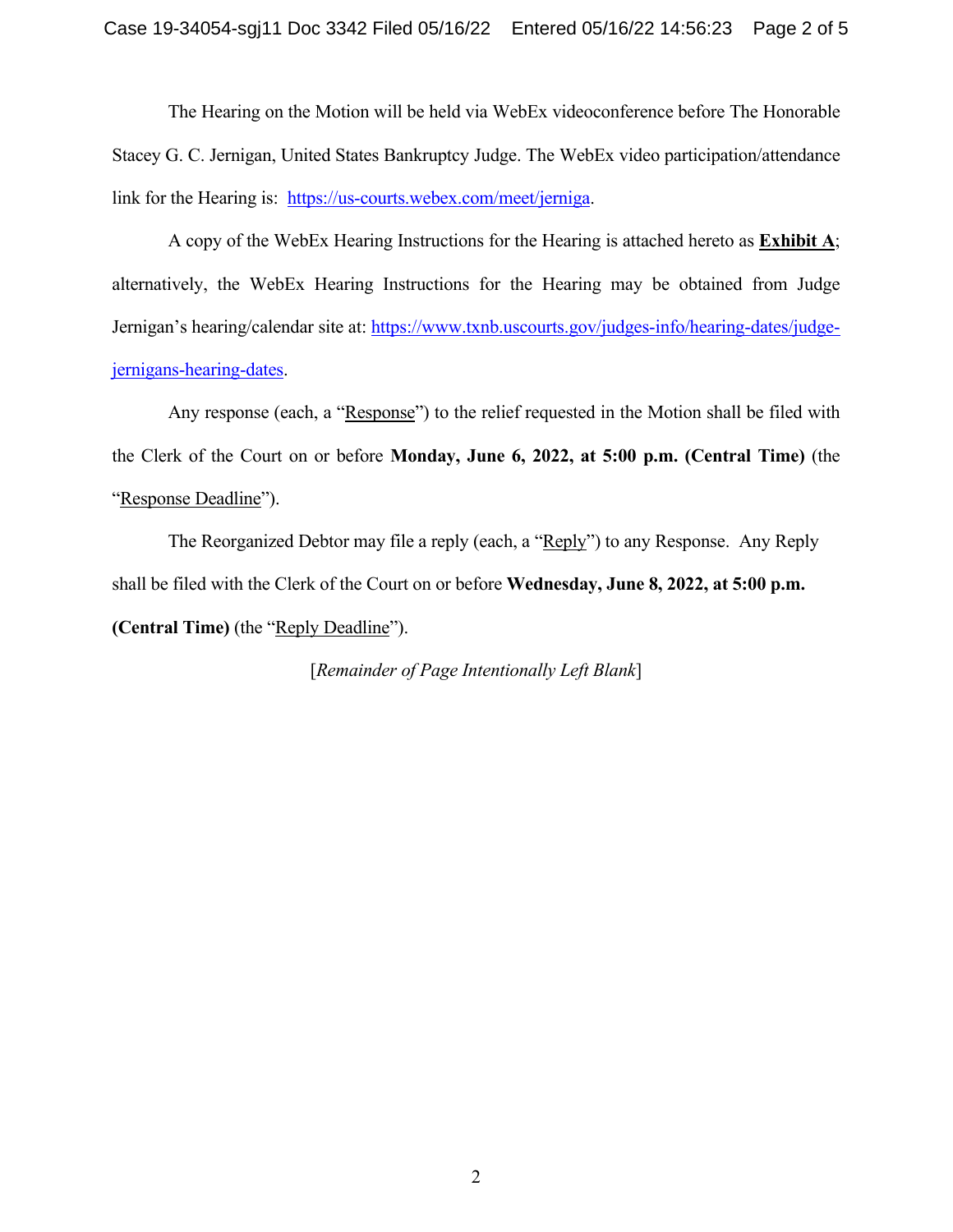#### Dated: May 16, 2022. **PACHULSKI STANG ZIEHL & JONES LLP**

Jeffrey N. Pomerantz (CA Bar No. 143717) John A. Morris (NY Bar No. 266326) Gregory V. Demo (NY Bar No. 5371992) 10100 Santa Monica Blvd., 13th Floor Los Angeles, CA 90067 Telephone: (310) 277-6910 Facsimile: (310) 201-0760 Email: jpomerantz@pszjlaw.com jmorris@pszjlaw.com gdemo@pszjlaw.com

-and-

#### **HAYWARD PLLC**

*/s/ Zachery Z. Annable* Melissa S. Hayward Texas Bar No. 24044908 MHayward@HaywardFirm.com Zachery Z. Annable Texas Bar No. 24053075 ZAnnable@HaywardFirm.com 10501 N. Central Expy, Ste. 106 Dallas, Texas 75231 Tel: (972) 755-7100 Fax: (972) 755-7110

*Counsel for the Reorganized Debtor*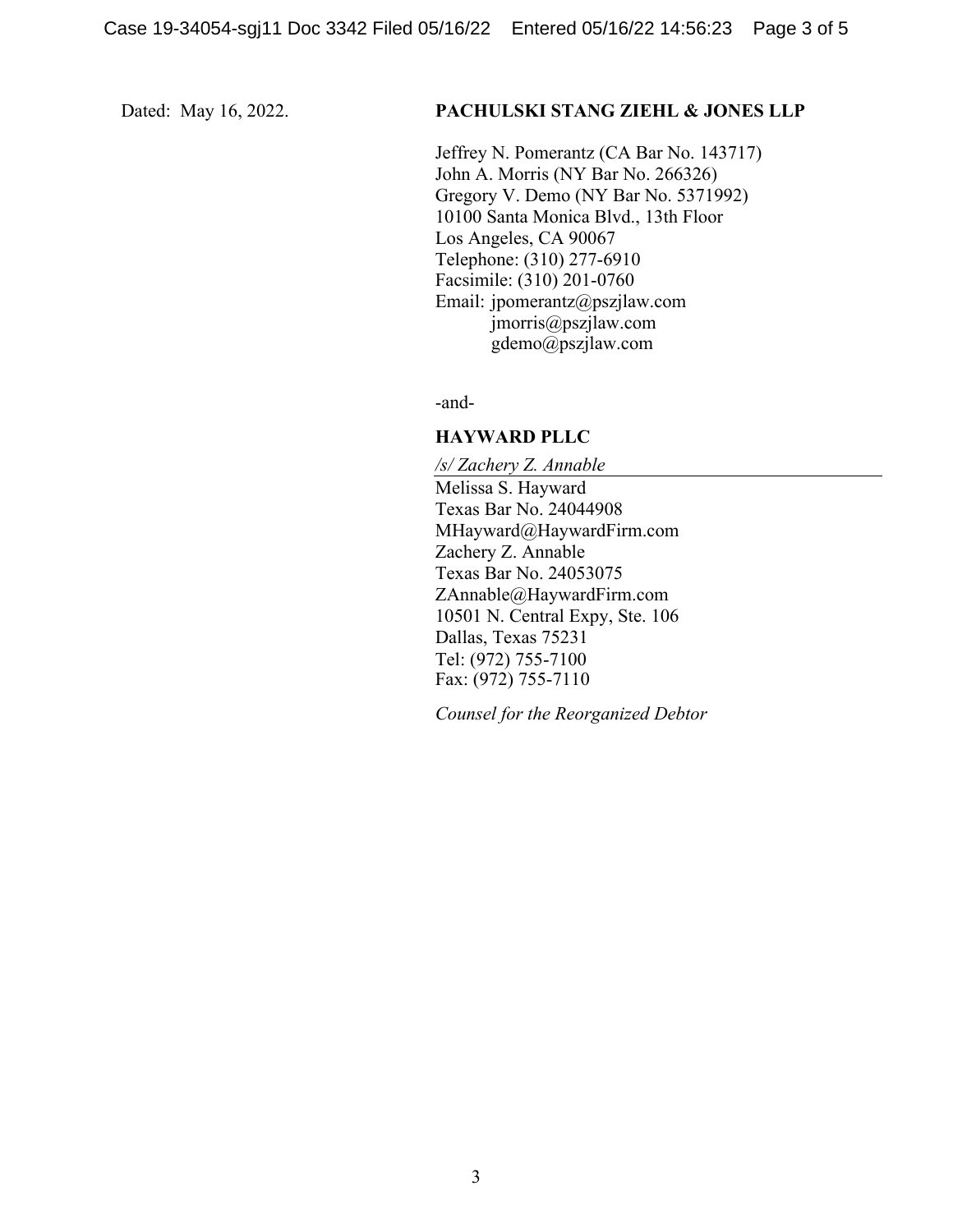# **EXHIBIT A**